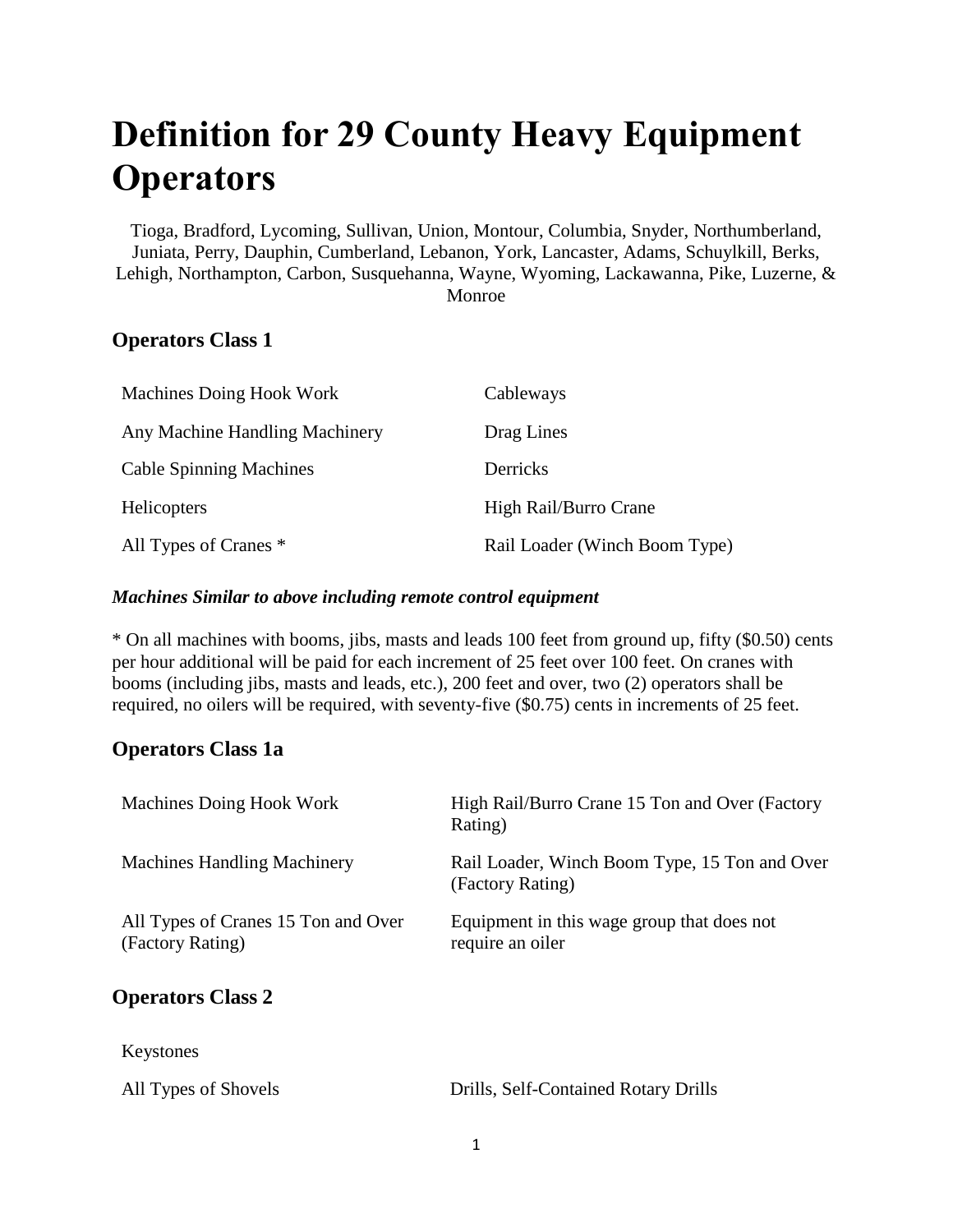| All Types of Backhoes                                 | <b>Concrete Pumps</b>                                    |
|-------------------------------------------------------|----------------------------------------------------------|
| <b>Trench Shovels</b>                                 | Fork Lifts (20 Feet & Over)                              |
| <b>Trenching Machines</b>                             | <b>Grease Truck</b>                                      |
| <b>Hoists With Two Towers</b>                         | Scrapers & Tournapulls                                   |
| All Pavers (Blacktop & Concrete)                      | Side Boom                                                |
| All Types of Overhead Cranes                          | <b>Spreaders</b>                                         |
| <b>Building Hoists (Double Drum)</b>                  | <b>Bobcat Type (All Attachments)</b>                     |
| <b>Concrete Breaking Machines</b>                     | <b>Bulldozers &amp; Tractors</b>                         |
| Gradalls                                              | Vermeer Saw                                              |
| All Autograde & Concrete Finishing<br><b>Machines</b> | Boring Machines Including Directional Boring<br>Machines |
| Mucking Machines in Tunnel                            | <b>Tree Spade</b>                                        |
| All Front-End Loaders                                 | Hydro Ax                                                 |
| <b>Bundle Puller Extractors (Tubular)</b>             | Chipper with Boom                                        |
| <b>Tandem Scrapers</b>                                | <b>Production Switch Tamper</b>                          |
| Pippin Type Backhoes                                  | <b>Ballast Regulators</b>                                |
| Rollers (High Grade Finishing)                        | Tie Replacer                                             |
| <b>Boat Captains</b>                                  | Rail/Road Loader                                         |
| Mechanic-Welder                                       | Power Jack Liner                                         |
| <b>Batch Plant Operators (Concrete)</b>               |                                                          |
| <b>Motor Patrols</b>                                  |                                                          |

## *Machines Similar to above including remote control equipment*

# **Operators Class 2a**

Crawler Backhoes Over One Cubic Yard Equipment 15 Ton and Over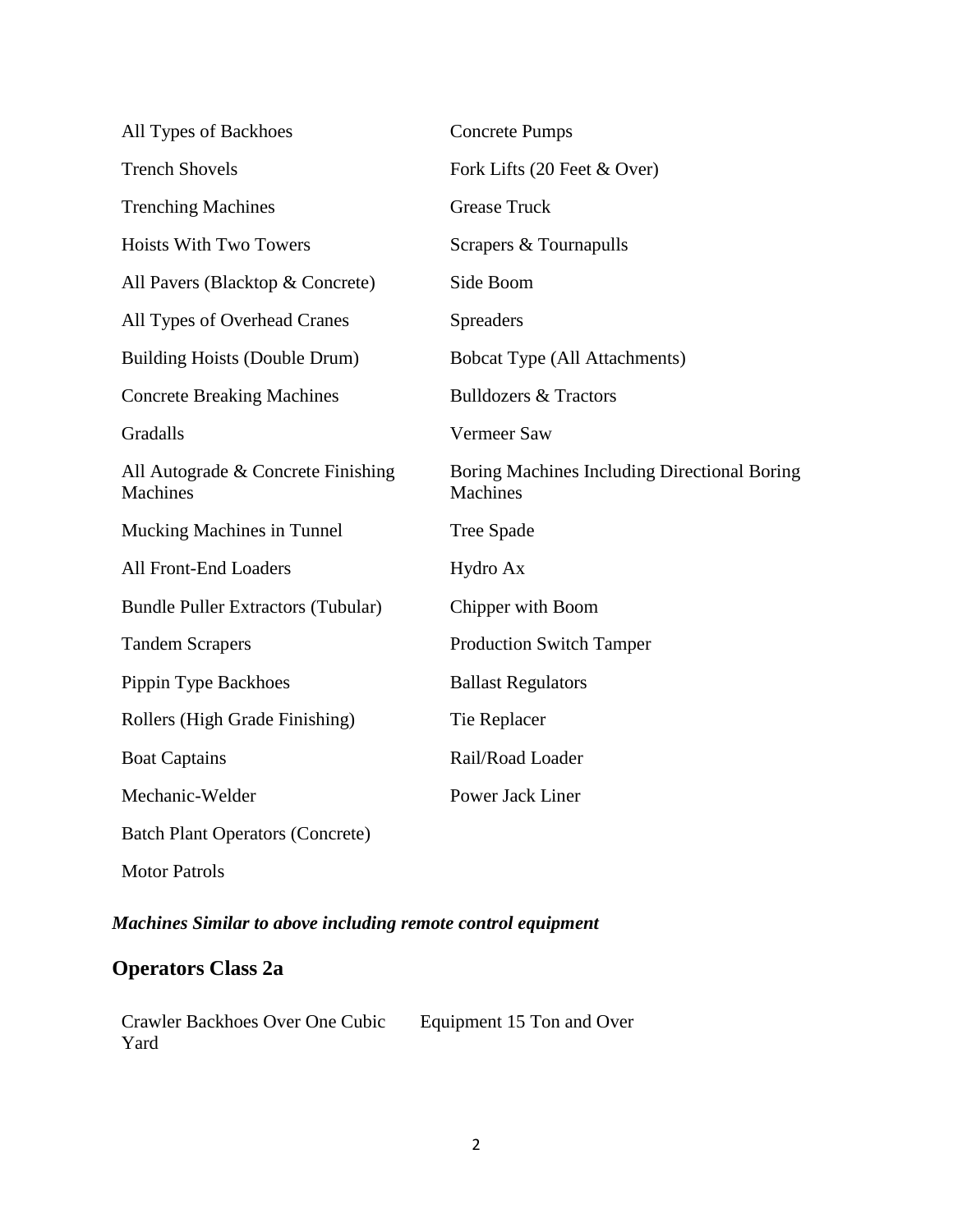| Crawler Gradalls Over One Cubic | Concrete Pumps 92 feet of Boom Length (150 yd.)                                                  |
|---------------------------------|--------------------------------------------------------------------------------------------------|
| Yard                            | pour or less)                                                                                    |
| Yard                            | Hydraulic Backhoes Over One Cubic Equipment in this wage group that does not require an<br>oiler |

## **Operators Class 3**

| Conveyors                           | Fork Lift Trucks (Under 20 Feet Lift) |
|-------------------------------------|---------------------------------------|
| Building Hoists (Single Drum)       | Second Class Driller                  |
| <b>High Or Low Pressure Boilers</b> | <b>Self Contained Rotary Drills</b>   |
| <b>Well Drillers</b>                | <b>Fine Grade Machines</b>            |
| <b>Asphalt Plant Engineers</b>      | Stump Grinder                         |
| Ditch Witch Type Trenchers          | Tireman (For Power Equipment)         |
| Core Drill Operator                 |                                       |

## *Machines Similar to above including remote control equipment*

# **Operators Class 4**

| <b>Welding Machines</b> | Concrete Breaking Machines (Guillotine Type) |
|-------------------------|----------------------------------------------|
| <b>Well Points</b>      | Rollers                                      |
| Compressors             | Seaman Pulverizing Mixer                     |
| Pumps                   | Power Broom                                  |
| <b>Heaters</b>          | Miscellaneous Equipment Operator             |
| <b>Farm Tractors</b>    | Seeding Spreader                             |
| Form Line Graders       |                                              |
| Road Finishing Machines |                                              |

## *Machines Similar to above including remote control equipment*

## **Operators Class 5**

## Fireman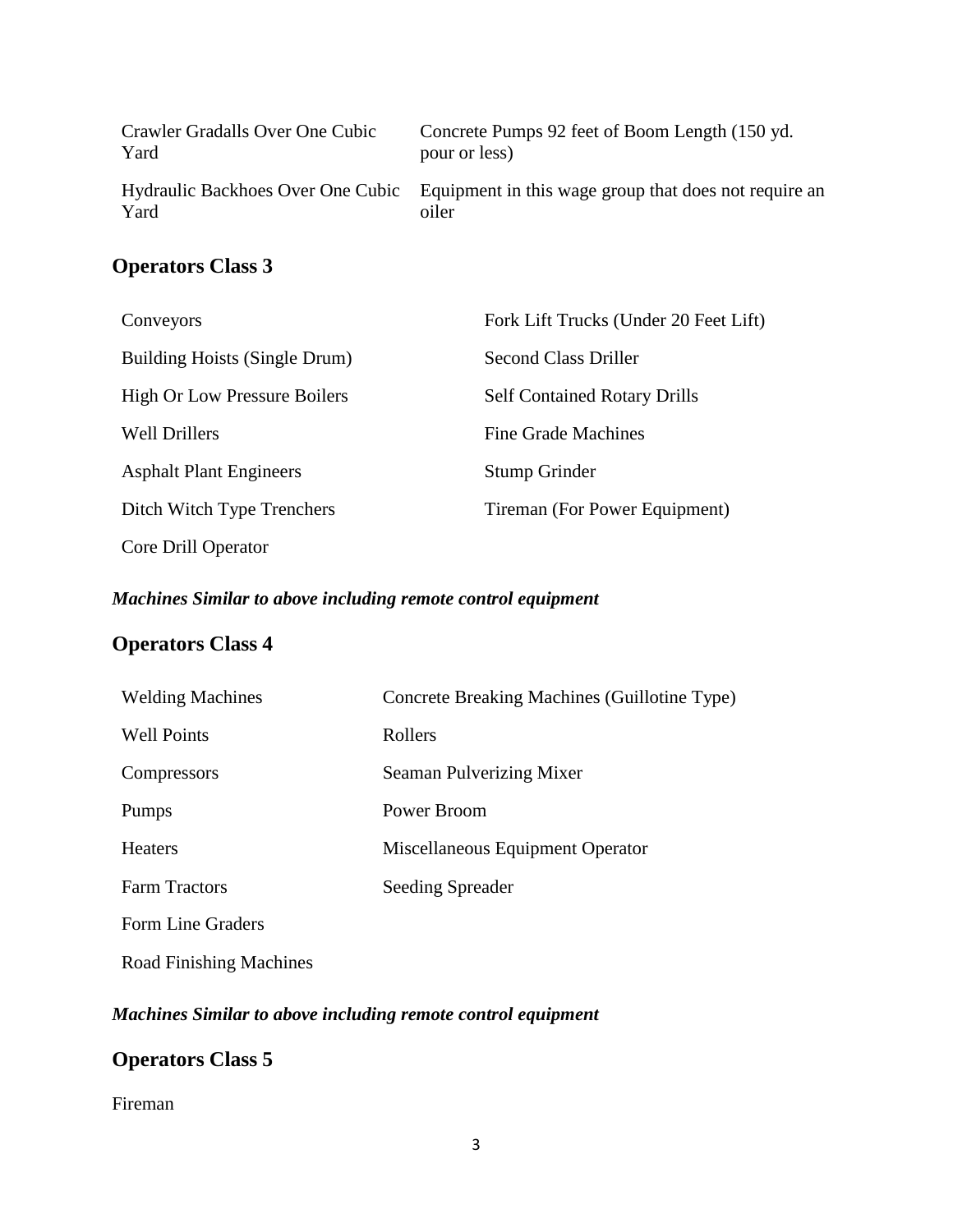#### *Machines Similar to above including remote control equipment*

## **Operators Class 6**

Oilers & Deck Hands (Personnel Boats) Core Drill Helper 2<sup>nd</sup> Class

## *Machines Similar to above including remote control equipment*

## **Operators Class 7 (A) (Toxic/Hazardous Waste Removal)**

| Machines Doing Hook Work       | Drag Lines                    |
|--------------------------------|-------------------------------|
| Any Machine Handling Machinery | Derricks                      |
| <b>Cable Spinning Machines</b> | High Rail/Burro Crane         |
| <b>Helicopters</b>             | Rail Loader (Winch Boom Type) |
| All Types of Cranes            |                               |
| Cableways                      |                               |

#### *Machines Similar to above including remote control equipment*

## **Operators Class 7 (B) (Toxic/Hazardous Waste Removal)**

| Keystones                      | Bundle Puller Extractors (Tubular Type)> |
|--------------------------------|------------------------------------------|
| All Types of Shovels           | Scrapers & Tournapulls                   |
| All Types of Backhoes          | <b>Spreaders</b>                         |
| <b>Trench Shovels</b>          | Tree Spade                               |
| <b>Trenching Machines</b>      | <b>Bulldozers &amp; Tractors</b>         |
| <b>Hoists With Two Towers</b>  | Side Boom                                |
| All Pavers (Blacktop Concrete) | Rollers (High Grade Finishing)           |
| All Types of Overhead Cranes   | Vermeer Saw                              |
| Building Hoists (Double Drum)  | Mechanic – Welders                       |
| Gradalls                       | Chipper With Boom                        |